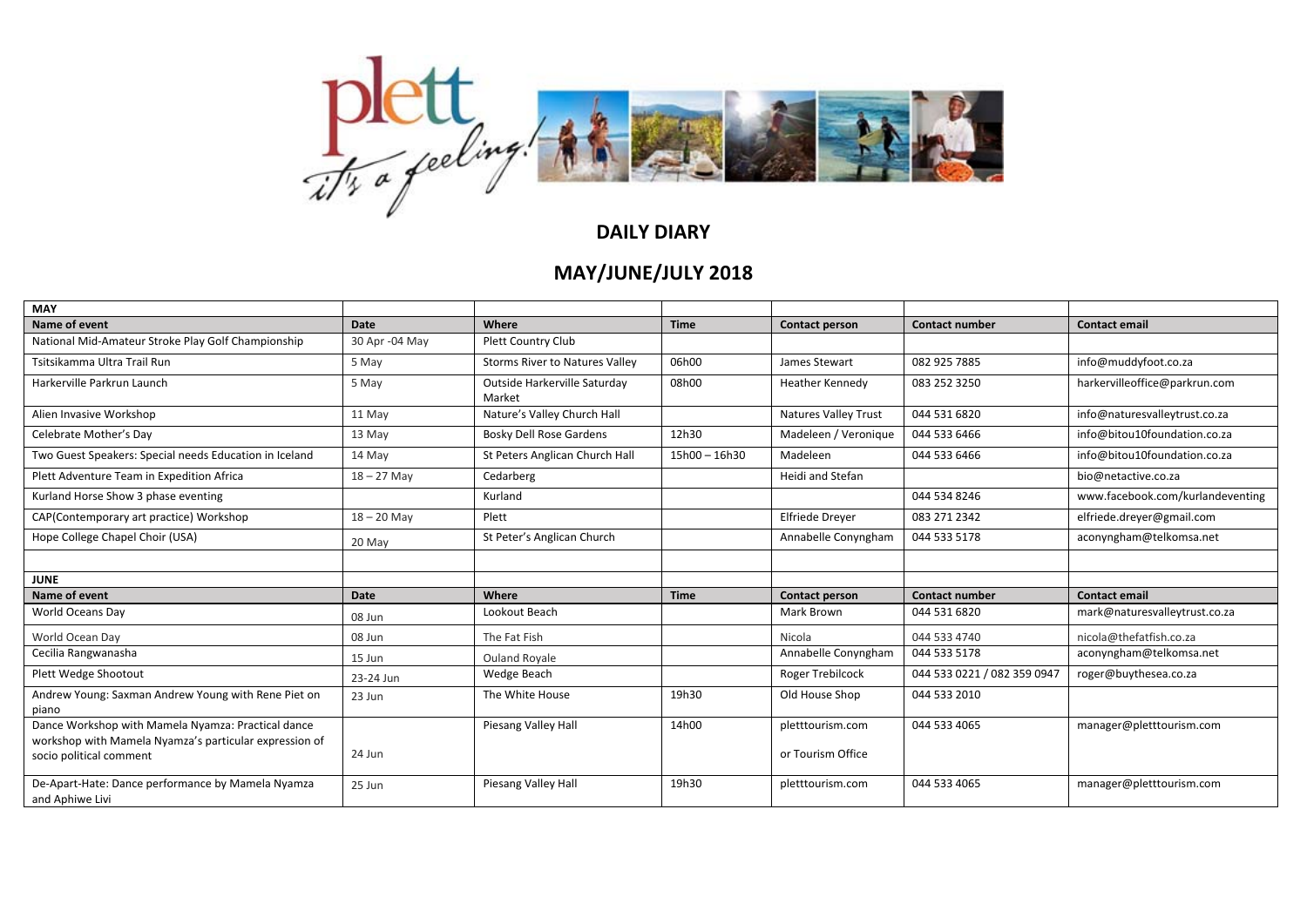

|                                                                                                          |          |                         |                 | or Tourism Office           |              |                          |
|----------------------------------------------------------------------------------------------------------|----------|-------------------------|-----------------|-----------------------------|--------------|--------------------------|
| Grand Opening Milkwood Framers: 4 Artists open their<br>exhibiton                                        | 26 Jun   | Florina Place, Main st  | tbc             |                             |              |                          |
| Stones: A drama by Luxolo Ndabeni                                                                        |          | Piesang Valley Hall     | 19h30           | pletttourism.com            | 044 533 4065 | manager@pletttourism.com |
|                                                                                                          | 26 Jun   |                         |                 | or Tourism Office           |              |                          |
| Old Nick Market:                                                                                         | 27 Jun   | Old Nick. N2            |                 |                             |              |                          |
| Printmaking with John Moore: Daily workshop with                                                         | 27 Jun - | <b>Melvilles Corner</b> | 09h30 14h30     | pletttourism.com            | 044 533 4065 | manager@pletttourism.com |
| materials included                                                                                       | 30 Jun   | Venue to be advised     |                 |                             |              |                          |
| Plett Fringe: State Fracture: Satirical Comedy with Daniel<br>Mpilo Richards                             | 27 Jun   | The White House         | 19h30           | Old House Shop              | 044 533 2010 |                          |
| Drumming Workshop: The basics of drumming rythms and                                                     |          | <b>Melvilles Corner</b> | $15h00 - 16h00$ | Plett Tourism Office        | 044 533 4065 | manager@pletttourism.com |
| then join the drummers on the street during the Plett Arts<br>Meander. Drums available or bring you own. | 28 Jun   | Venue to be advised     |                 |                             |              |                          |
| Plett Arts Twilight Meander: Art Exhibitions, Drums,                                                     |          | <b>Main Street</b>      | $16h00 - 19h00$ | No reservation req          | 044 533 4065 | manager@pletttourism.com |
| Dancers, Streat                                                                                          | 28 Jun   |                         |                 |                             |              |                          |
| Plett Fringe: Land Acts: A mulit sketch performance with<br>Daniel Richards                              | 28 Jun   | The White House         | 19h30           | Old House Shop              | 044 533 2010 |                          |
| Drumming Workshop: The basics of drumming rythms and                                                     |          |                         |                 | <b>Plett Tourism Office</b> | 044 533 4065 | manager@pletttourism.com |
| then join the drummers on the street during the Plett Arts<br>Meander. Drums available or bring you own. | 28 Jun   |                         |                 |                             |              |                          |
| Viticulture & Wine tasting Course                                                                        |          | The Plettenberg         | $16h00 - 18h00$ | Pletttourism.com            | 044 533 4065 | manager@pletttourism.com |
| Day 1 of 2 days: Cape Wine Academy Certificate course                                                    | 29 Jun   |                         |                 |                             |              |                          |
| 3 hours                                                                                                  |          |                         |                 |                             |              |                          |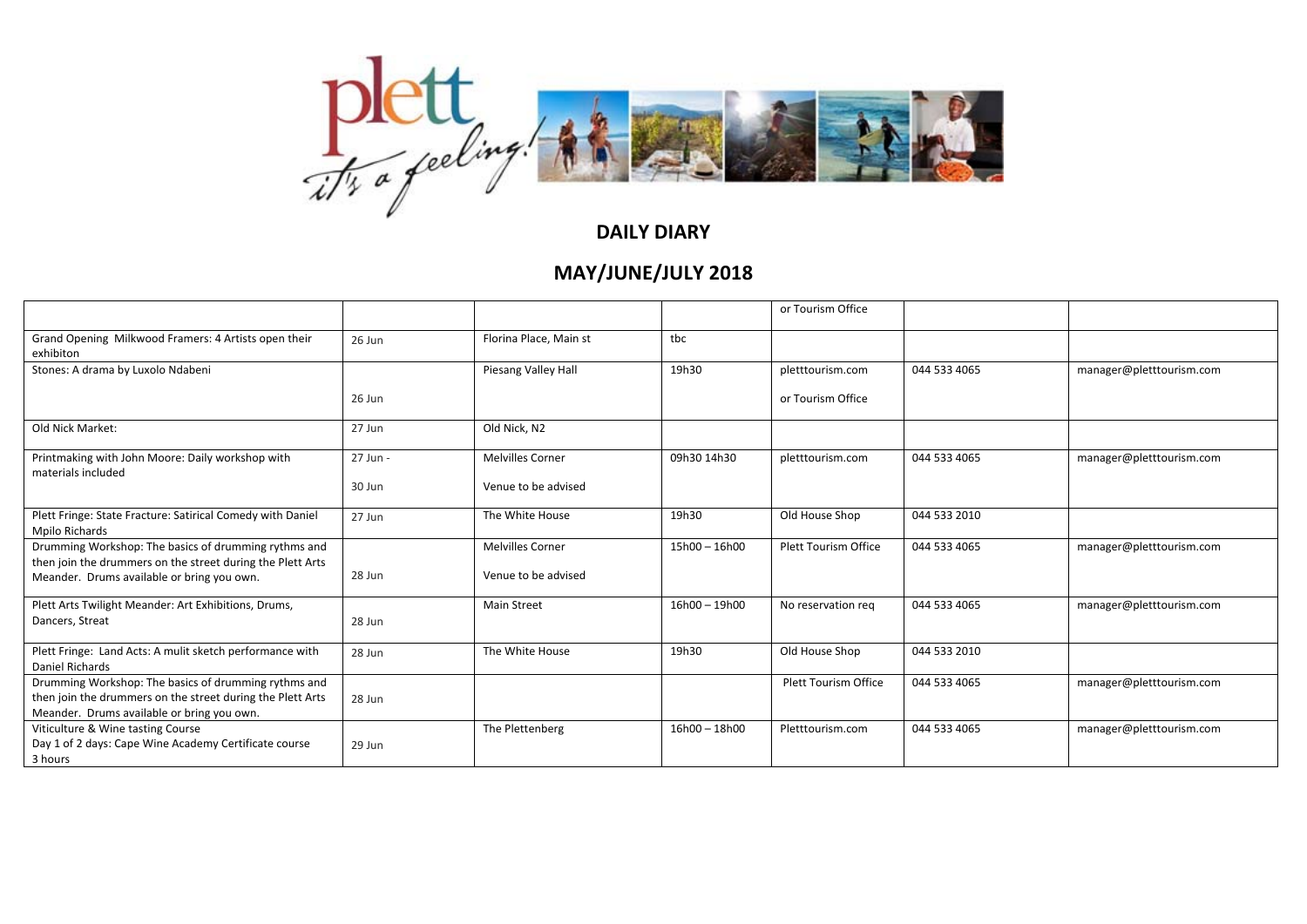

| Plett Sunsets: Msaki: Soulful vocalist on guitar                                                                |          | Surf Life Saving Club, Central | 19h00           | pletttourism.com    | 044 533 4065          | manager@pletttourism.com |
|-----------------------------------------------------------------------------------------------------------------|----------|--------------------------------|-----------------|---------------------|-----------------------|--------------------------|
|                                                                                                                 | 29 Jun   | Beach                          |                 | or Tourism Office   |                       |                          |
| Plett Food & Film: Frida: The movie and the inspired food<br>experience                                         | 29 Jun   | The Fat Fish                   | 08h00           | The Fat Fish        |                       |                          |
| Harkerville Market:                                                                                             | 30 Jun   | N <sub>2</sub>                 | tbc             |                     |                       |                          |
| Viticulture & Wine Tasting Course<br>Day 2 of 2 days: Cape Wine Academy Certificate<br>3 hours plus 1 hour exam | 30 Jun   | The Plettenberg                | 19h00           | Pletttourism.com    | 044 533 4065          | manager@pletttourism.com |
| Plett 24H Reunion: Fashion show, music, art and red carpet<br>with after party                                  | 30 Jun   | Piesang Valley Hall            | 09h00am - 20h00 | pletttourism.com    | 044 533 4065          | manager@pletttourism.com |
| Kwano Fair: Indigenous games, stalls, music, food                                                               | 30 Jun   | Kwano Stadium                  | $09h00 - 15h00$ | No reservations req |                       |                          |
| <b>JUNE</b>                                                                                                     |          |                                |                 |                     |                       |                          |
|                                                                                                                 |          |                                |                 |                     |                       |                          |
| Name of event                                                                                                   | Date     | Where                          | <b>Time</b>     | Contact person      | <b>Contact number</b> | <b>Contact email</b>     |
|                                                                                                                 |          |                                |                 |                     |                       |                          |
| Kwano Fair: Indigenous games, stalls, gospel music, food                                                        | $01$ Jul | Kwano Stadium                  | 19h30           | No reservations req |                       |                          |
| Plett Fringe Chris Chameleon                                                                                    | 01 Jul   | The White House                | 09h00 - 17h00   | Old House Shop      | 044 533 2010          |                          |
| Quiltmaking Workshop: workshop                                                                                  | 02 Jul   | Piesang Valley Hall            | 09h00 - 17h00   | pletttourism.com    | 044 533 4065          | manager@pletttourism.com |
| Quiltmaking Workshop: workshop                                                                                  | 03 Jul   | Piesang Valley Hall            | 19h30           | pletttourism.com    | 044 533 4065          | manager@pletttourism.com |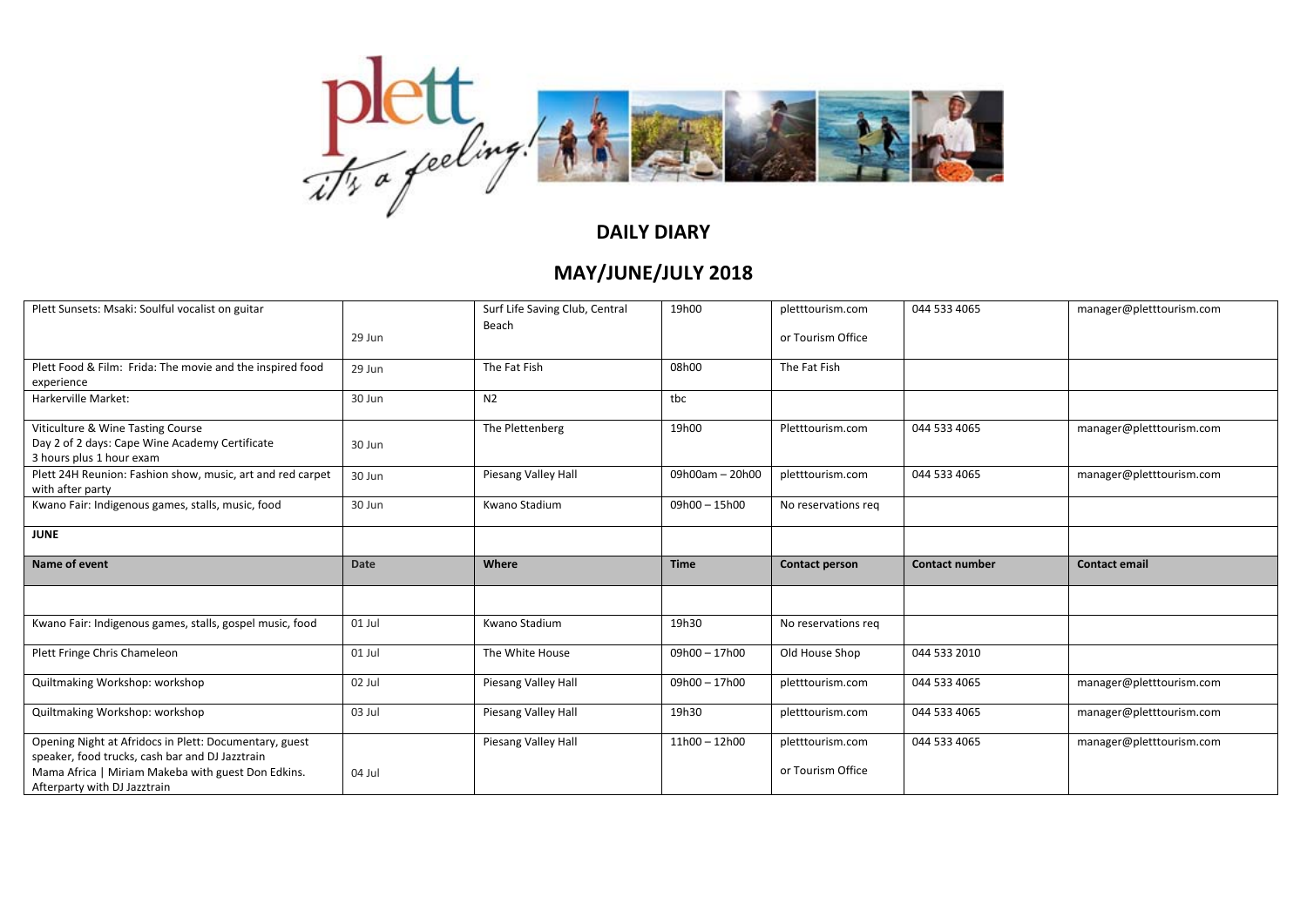

| A talk with Don Edkins on documentary, producing Mama<br>Africa, Steps & the Bertha Foundation: Talk with Q&A with<br>oscar winning documentary producer, Don Edkins                                                                                                      | 05 Jul | Piesang Valley Hall        | 14h30           | No reservations reg                          |              |                          |
|---------------------------------------------------------------------------------------------------------------------------------------------------------------------------------------------------------------------------------------------------------------------------|--------|----------------------------|-----------------|----------------------------------------------|--------------|--------------------------|
| When Paul came over the Sea: Documentary, food trucks,<br>cash bar                                                                                                                                                                                                        | 05 Jul | Piesang Valley Hall        | 15h00 - 16h00   | pletttourism.com or<br><b>Tourism Office</b> | 044 533 4065 | manager@pletttourism.com |
| Plett Arts Twilight Meander: Art, Exhibitions, Drums,<br>Dancers, Streat                                                                                                                                                                                                  | 05 Jul | <b>Main Street</b>         | 16h00 - 18h00   | No reservation reg                           |              |                          |
| Wezile Mgibe: Physical Theatre performance                                                                                                                                                                                                                                | 05 Jul | <b>Melvilles Corner</b>    | 17h00 - 18h00   | pletttourism.com or<br><b>Tourism Office</b> | 044 533 4065 | manager@pletttourism.com |
| Have you heard from Johannesburg   Oliver Tambo with<br>guest Albie Sachs.<br>Plett Pioneers Field Band<br>Afterparty with DJ Jazztrain: Documentary, guest speaker,<br>food trucks and cash bar. Music with DJ Jazztrain                                                 | 05 Jul | Piesang Valley Hall        | 19h30           | pletttourism.com or<br><b>Tourism Office</b> | 044 533 4065 | manager@pletttourism.com |
| African music authority Richard Nwamba, with reference to<br>the documentary Gangbe.<br>From Dahomey to Brazil, and from Brazil back to Benin. A<br>concise history: A talk on african music and its diaspora<br>accompanied by the music tracks. Tea and coffee included | 06 Jul | Piesang Valley Hall        | 11h00           | pletttourism.com or<br><b>Tourism Office</b> | 044 533 4065 | manager@pletttourism.com |
| A Love Apart: Documentary. Food trucks and cash bar                                                                                                                                                                                                                       | 06 Jul | Piesang Valley Hall        | 14h30           | pletttourism.com or<br><b>Tourism Office</b> | 044 533 4065 | manager@pletttourism.com |
| Plett SunSets with: Live music with Tim Hopwood and Koos<br>Kombuis                                                                                                                                                                                                       | 06 Jul | Plett Surf Lifesaving Club | $16h00 - 18h00$ | pletttourism.com or<br><b>Tourism Office</b> | 044 533 4065 | manager@pletttourism.com |
| Gangbe with guest Richard Nwamba. Afterparty DJ<br>Jazztrain: Documentary, guest speaker, food trucks, cash<br>bar. Music with DJ Jazztrain                                                                                                                               | 06 Jul | Piesang Valley Hall        | 19h30           | pletttourism.com or<br><b>Tourism Office</b> | 044 533 4065 | manager@pletttourism.com |
| <b>Harkerville Market</b>                                                                                                                                                                                                                                                 | 07 Jul | N <sub>2</sub>             | 08h00           |                                              |              |                          |